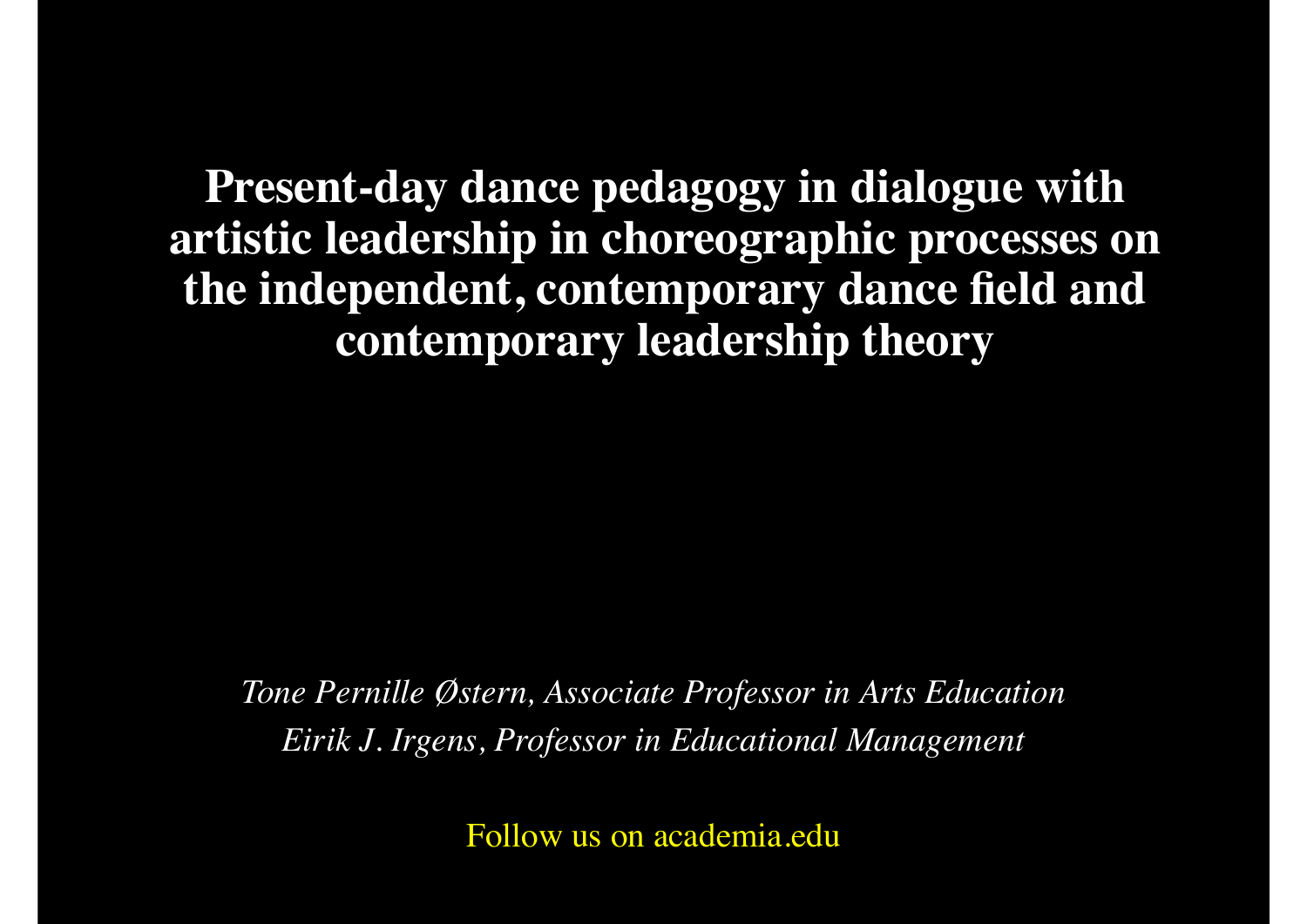### We are focused on:

- the *how* of dance pedagogies / choreographic processes, and how they affect dancers
- what dance pedagogy *could be*
- dance pedagogy as a field of *possible* change, and *in need* of change
- *what* dance pedagogy *is good for* in *contemporary times*. How can dance contribute to the world today?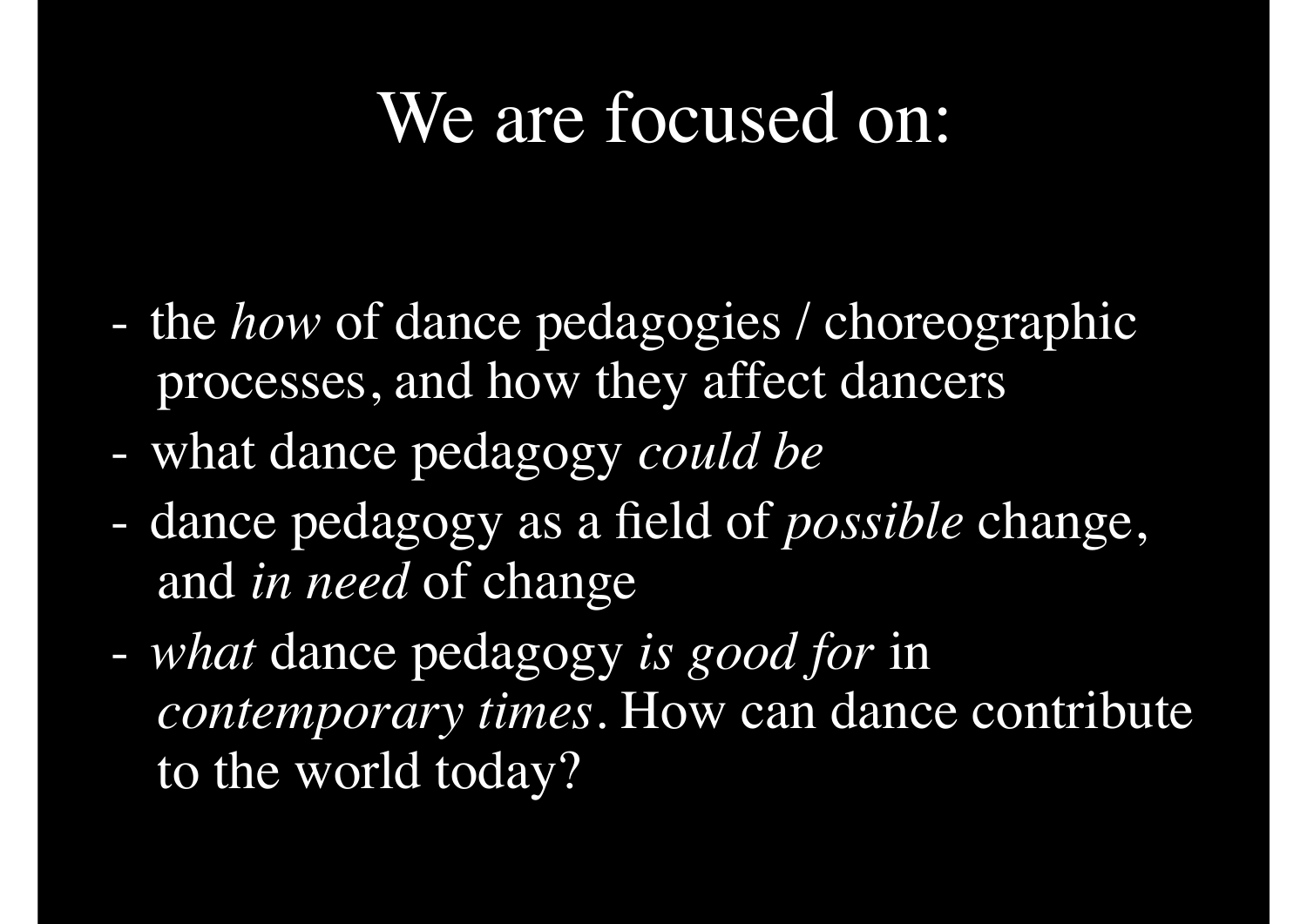## Our pre-understanding:

- Dance teaching and choreographic processes are structures where pedagogies including leadership and organizational aspects occur.
- These structures powerfully influence the dancer's becoming a dancer in ways that affect not only strictly "physical" aspects, but also subjectification (or not), community-building (or not), self-esteem and selfunderstanding, worldviews, views on learning, teaching and knowledge (= dance pedagogical concerns)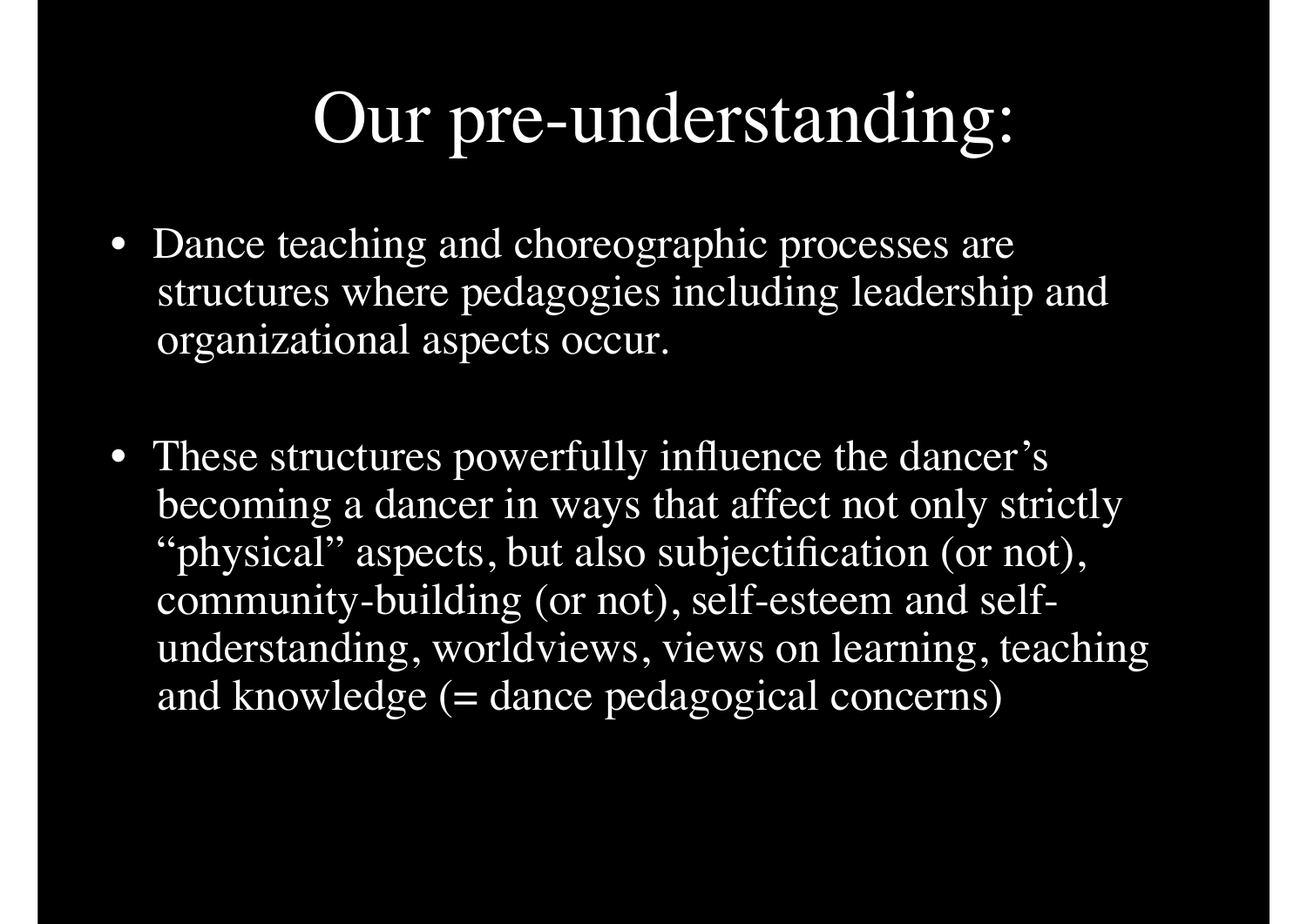#### Intervention with 22 Norwegian contemporary teaching-artists (Østern & Irgens, 2015)

- The positive associations towards dance pedagogy and choreographic processes: experiences of freedom, participation, non-hierarchical lines, mutual respect, transformative learning, personal development, listening and collaboration.
- The negative associations: experiences of colonization, brainwashing, being used, distrust, copying, limiting, hierarchical lines, disempowerment, fixating and non-dialogical working methods.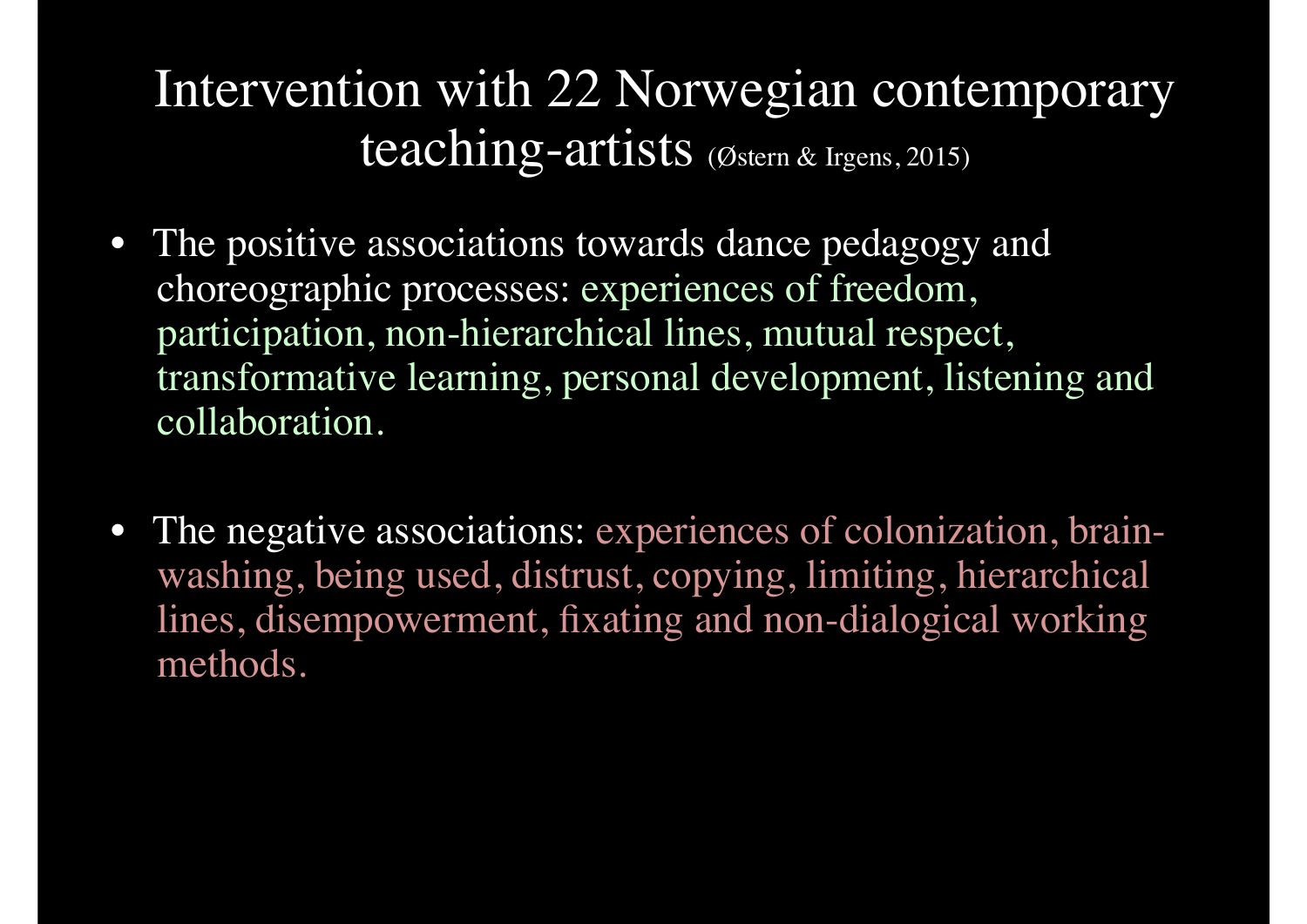## Organizational theory

• The counterview leadership theorists emphasize the need to view social phenomena (as organizational teams) as meaning-making and meaning-producing to human beings who enact them.

Argyris, Putnam & McLain Smith (1985)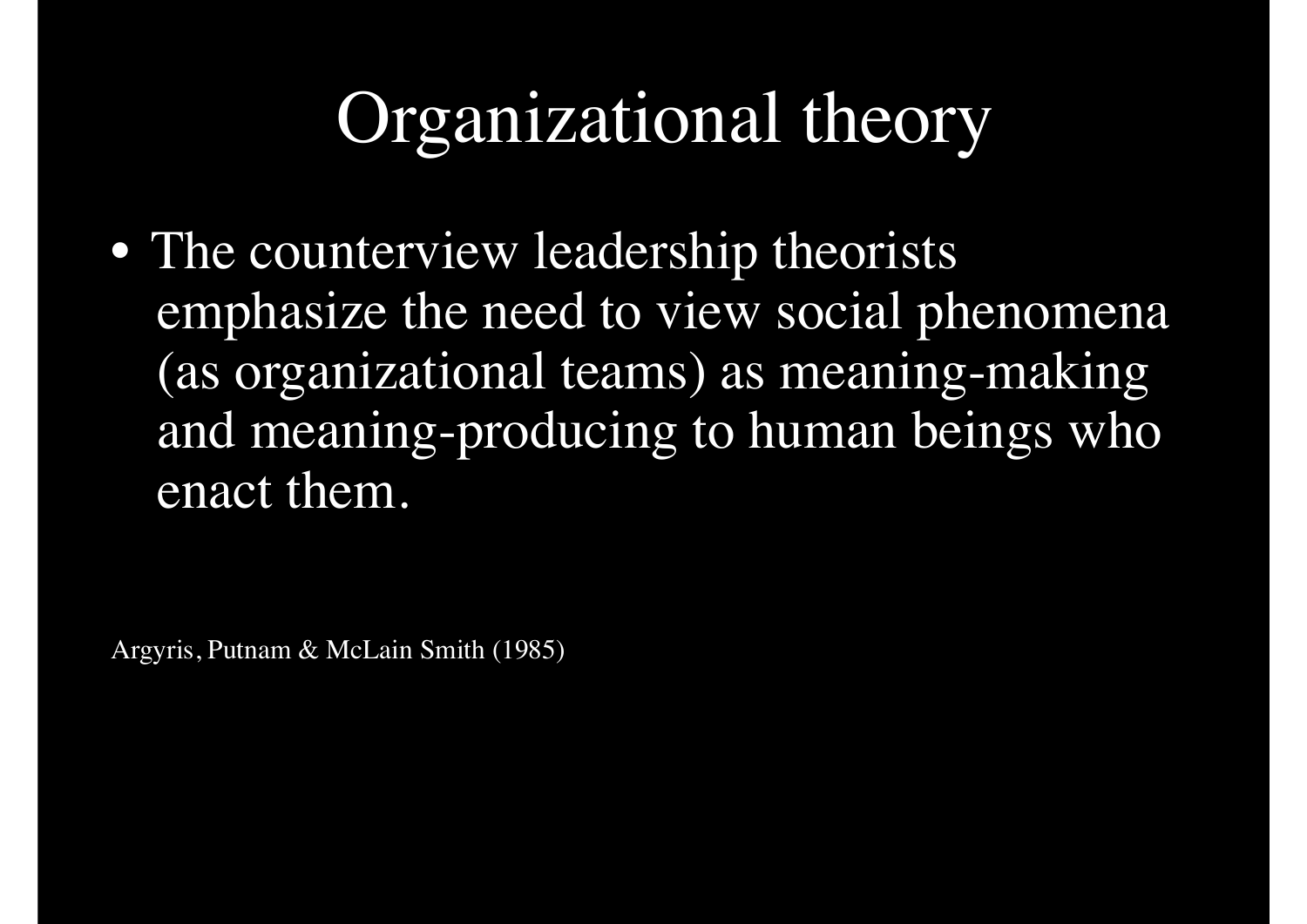# Leading (and organizing) is a process of construction of shared meaning that requires

- communication rather than information
- exploration rather than instruction
- cooperative learning rather than transfer of fixed elements and traditions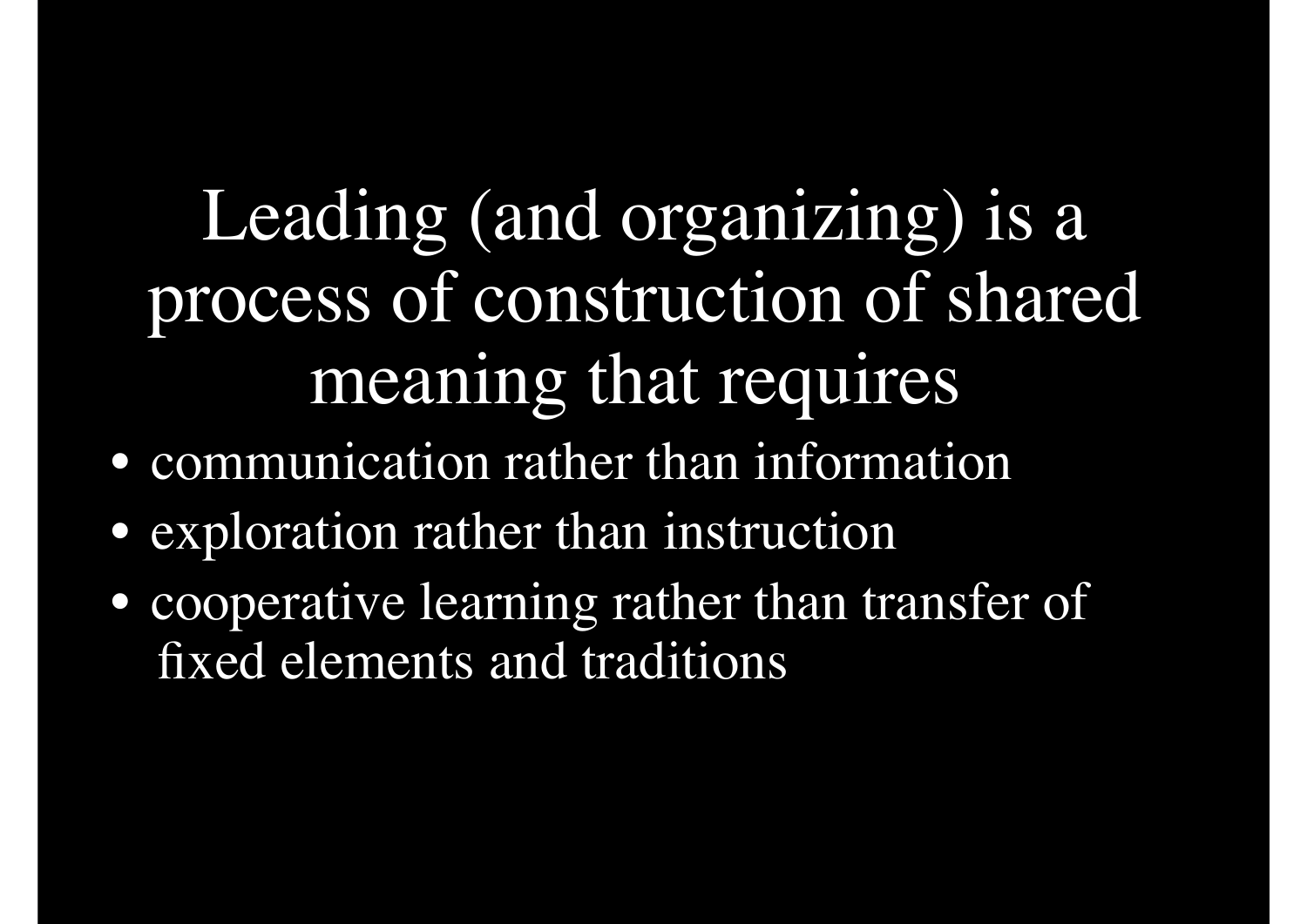Culture for Radical Innovation: - What can business learn from creative processes of contemporary dancers? Article by Nina Bozic & Bengt Köping Olsson, 2013 in *Organizational Aesthetics*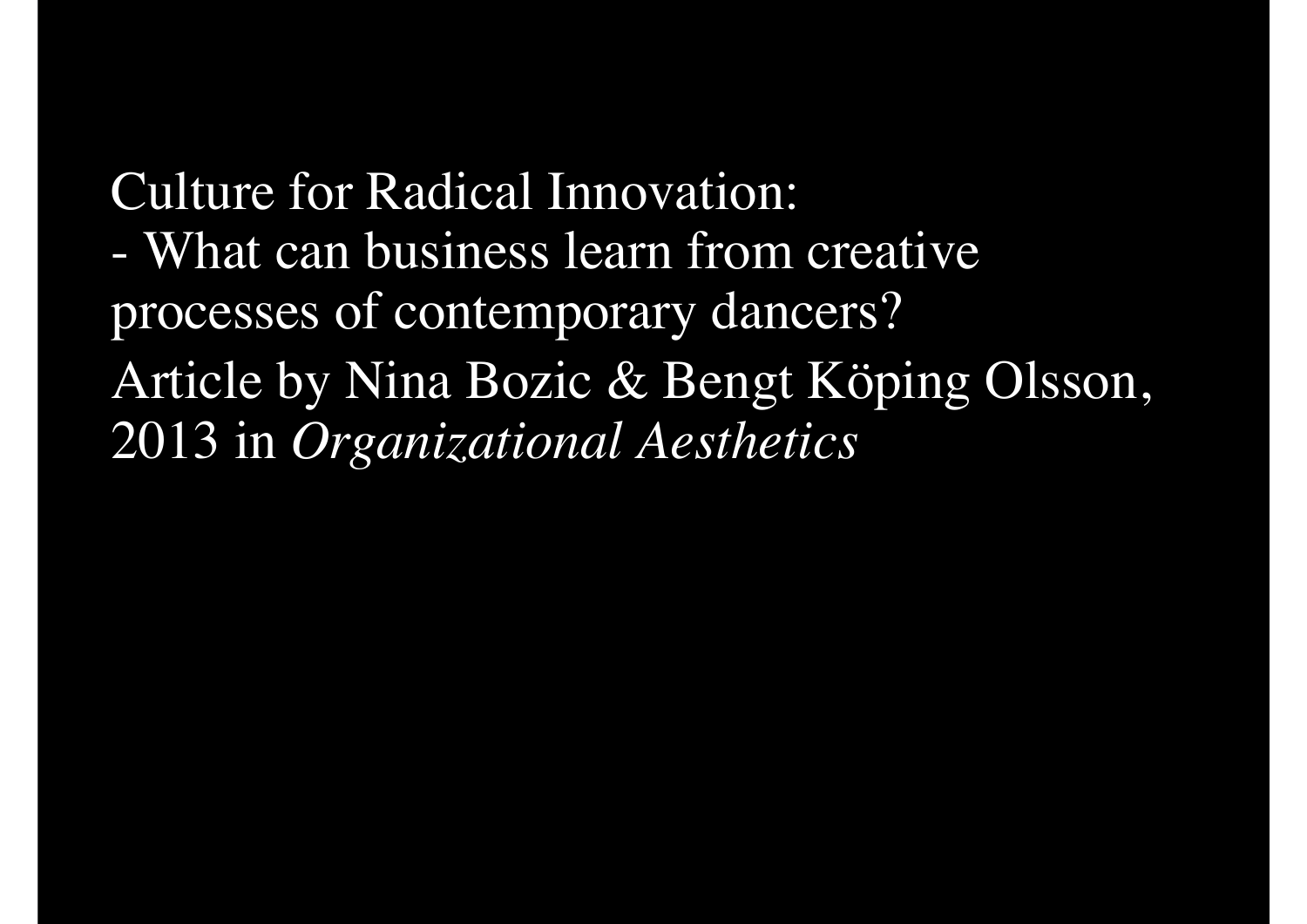#### **DIVERSITY**



(Bozic, N. & Köping-Olsson, 2013)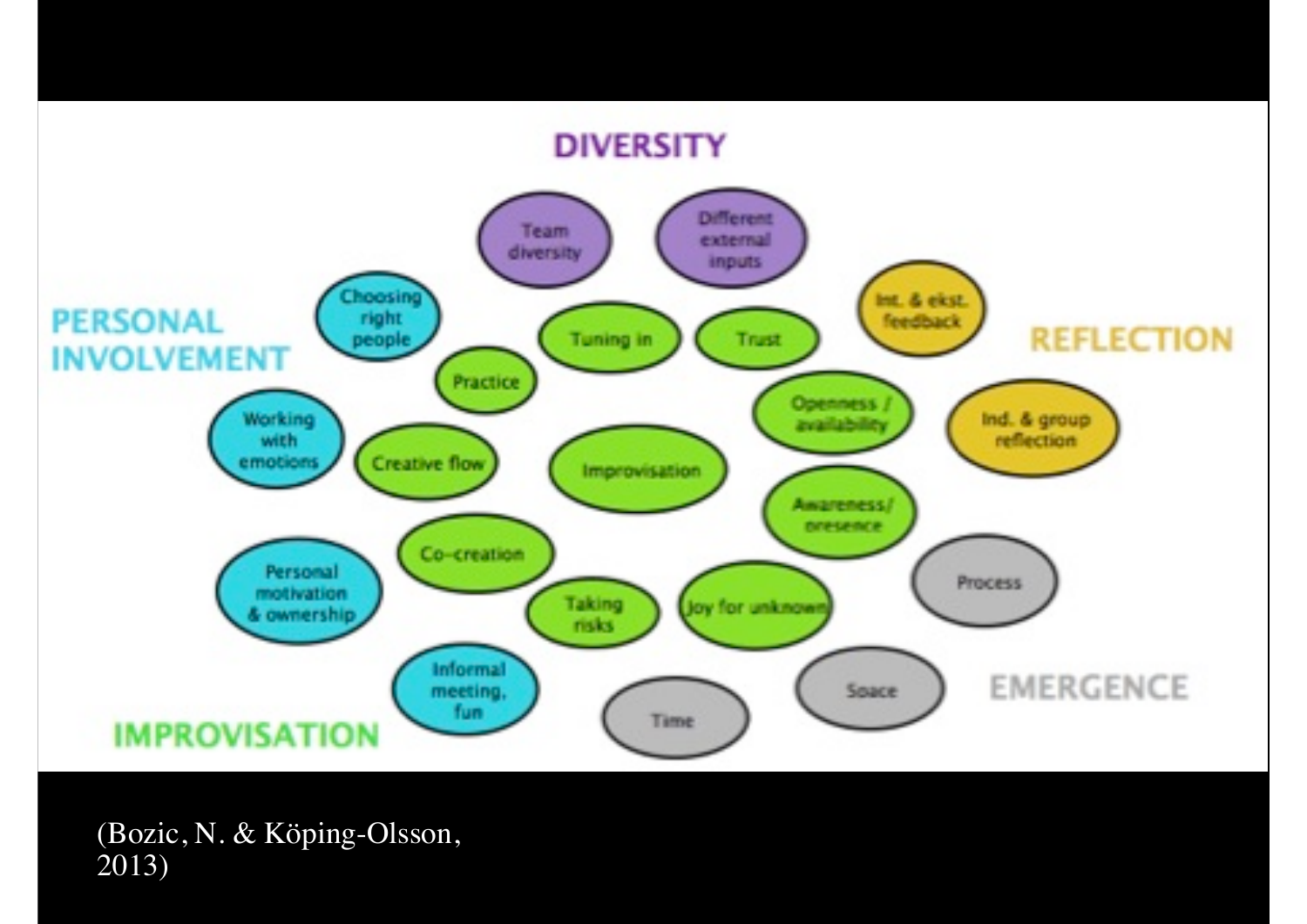# Empirical material in this study

- Interviews with choreographer Philip Channells and six dancers in the *P(im)P* project  $(2014)$  + video of rehearsals
- Interviews with choreographer Favela Ortiz and one dancer in the *Chorographer's Appointment* project (2014) + video of rehearsals
- Interviews with choreographer Tone Pernille Østern and three dancers in the SPACE ME (2012) and Particles (Stjernestøv) (2014) projects + video of rehearsals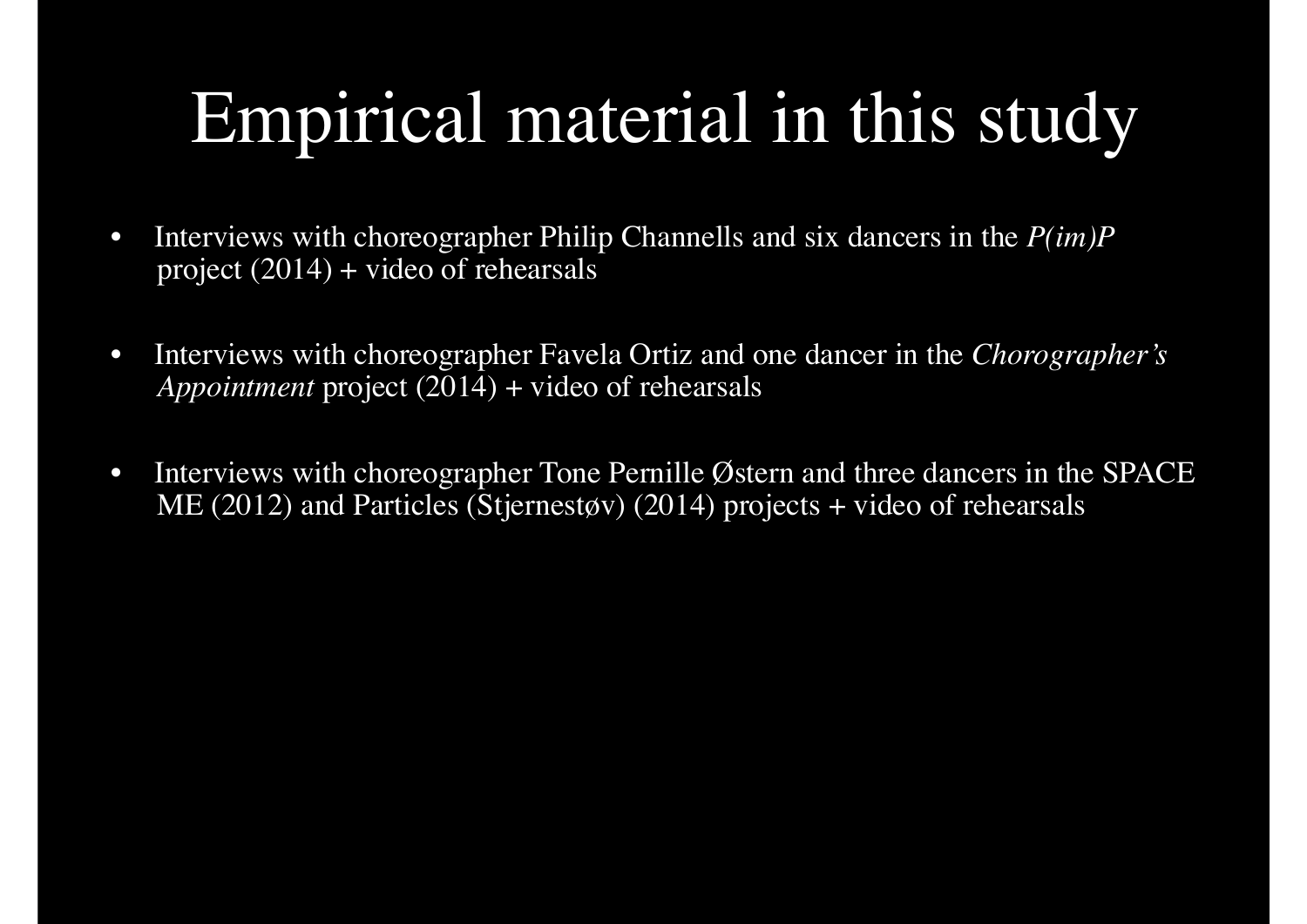#### Analytical steps – choreographer 1 (Channells)

https://vimeo.com/142979896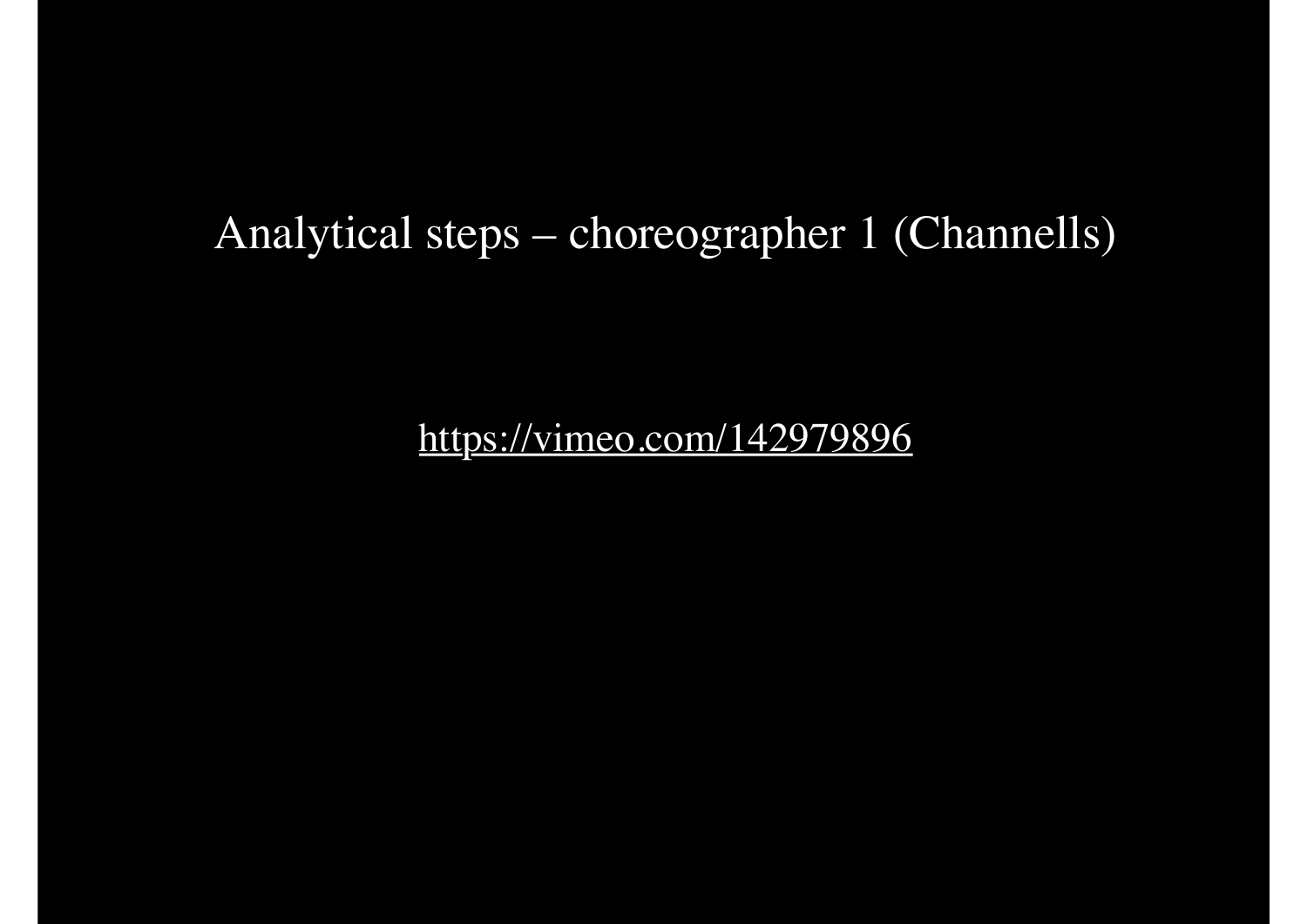Choreographic distributed and dialogical leadership through

#### LISTENING TRANSFORMATION DIFFERENCE (DIVERSITY) TRUST PASSION

(Østern, 2015)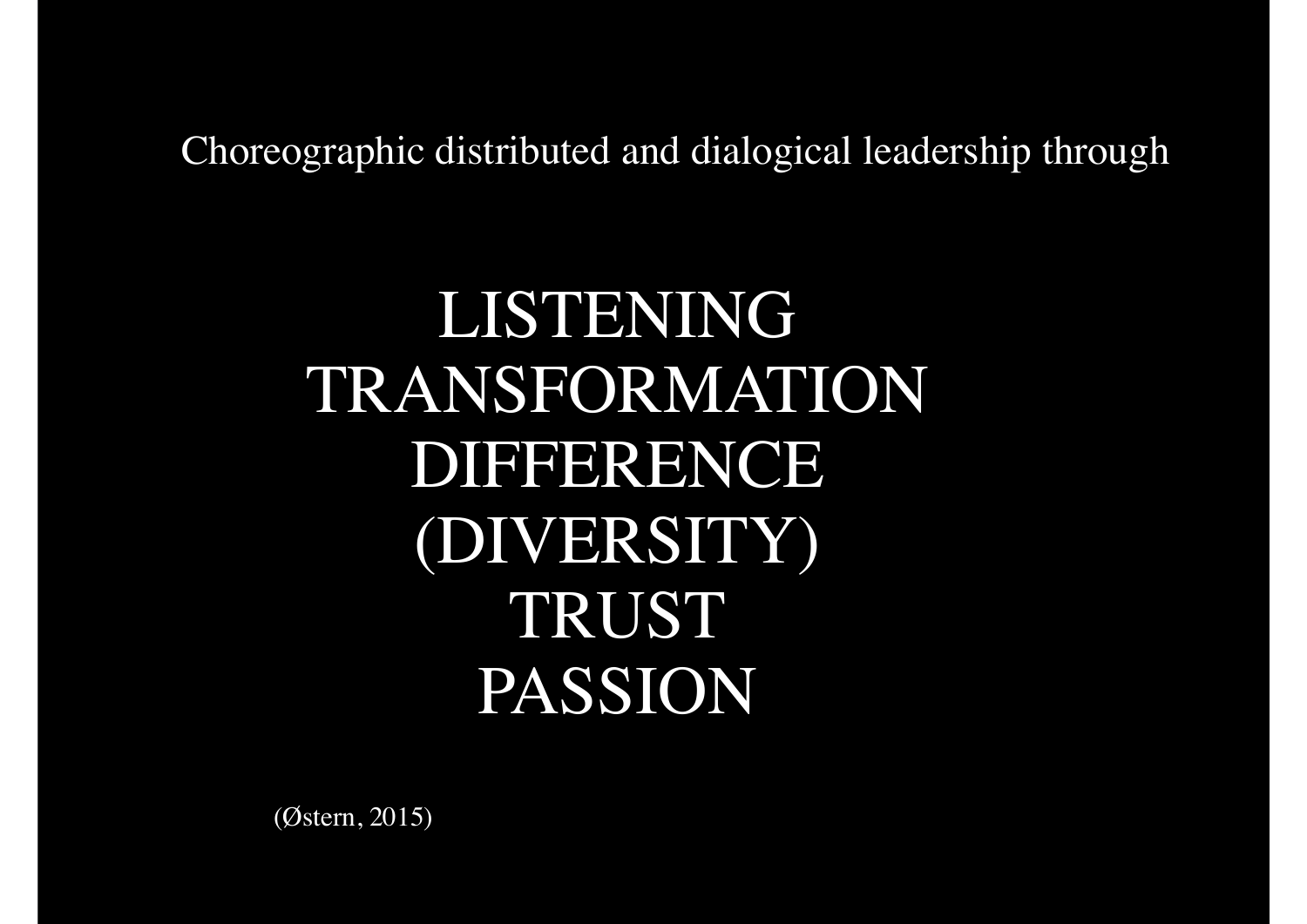# Interferring with the field of dance pedagogy

Leadership as a distributed, relational and dialogical phenomenon.

- A formal leader does not only lead others, but is also affected by multiple efforts by others to lead the leader.
- Leadership is co-constructed as a practice where objectives and methods of working are developed in relationships.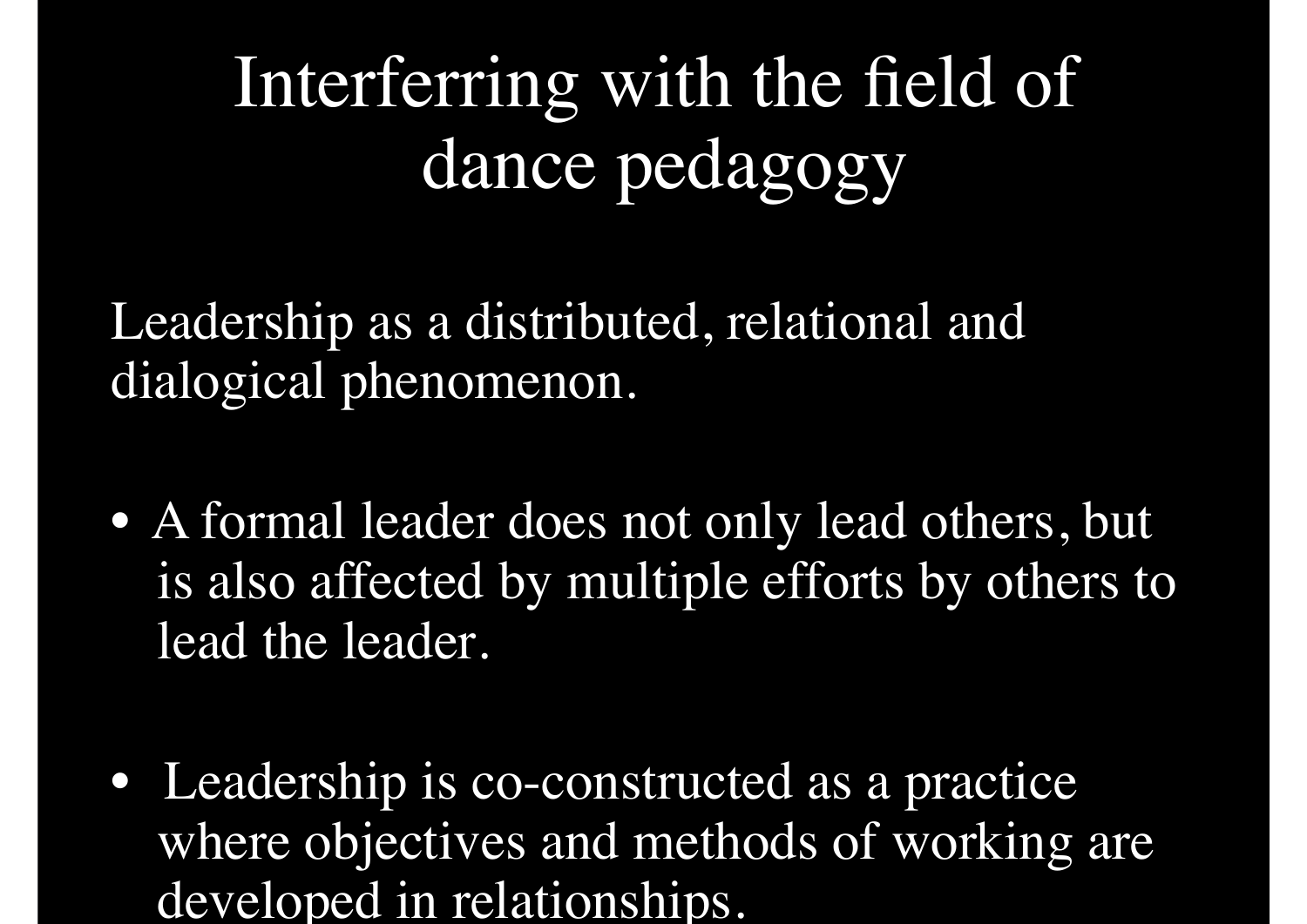Towards a touching, critical and inclusive dance pedagogy, with distributed, relational and dialogical leadership

- It is a move away from the instrumental to the aesthetic, from technology to art, from distance to touch.
- Towards dance and dance pedagogy that is good for the world today